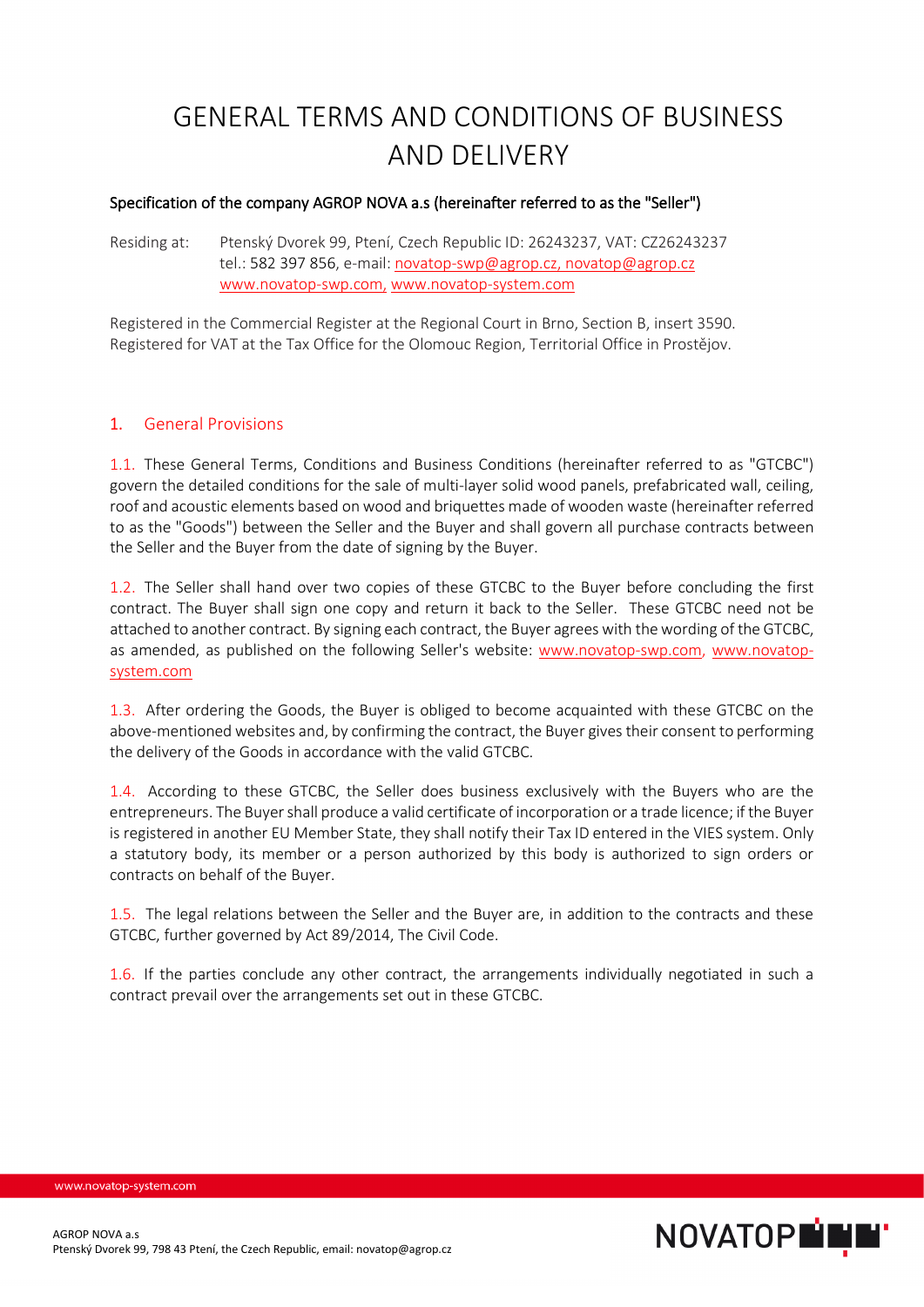## 2. Non-disclosure

All documents and information made available to the Buyer by the Seller in connection with their business activities (in particular, drawings, pictures, photos, calculations, etc.) in any form are subject to the Seller's trade secret. The Buyer agrees to protect the Seller's trade secrets, namely the submitted materials and information will be used only and exclusively for the purpose of the contractual cooperation with the Seller, and shall not, intentionally or negligently, allow the materials and information to be received or acquainted with by any third person or that this third person uses any information contained therein. The Buyer is authorized to make these materials and information accessible, to the extent necessary for the performance of the obligations towards the Seller or towards the public authorities, to their employees and tax and legal consultants if they are obliged to protect the trade secret of the Seller in the same manner as the Buyer.

## 3. Offers, orders

3.1. Any action of the Seller towards the Buyer before accepting the order made by the Buyer is not an offer, but only a challenge to the Buyer to make an offer.

3.2. The Buyer shall place an order with the Seller by email.

3.3. Based on the order, the Seller shall execute a draft contract and send it back to the Buyer, but only to the email address the order was sent from. All the data of the contractual parties, like the specification of the Goods, the place of delivery, the price, the payment and delivery conditions, the bank details, are mentioned in the contract. The specimen contract constitutes Appendix 1 of these GTCBC. The contract is concluded by delivering the contract signed by the Buyer to the Seller.

## 4. Delivery Terms

4.1. The delivery terms are subject to the conditions Incoterms 2020, unless otherwise agreed by the parties in a written form.

4.2. Unless otherwise agreed by the parties in writing, the parity FCA, Incoterms 2020, shall apply.

4.3. Any possible requirements for changes of the contract by the Buyer, if they are agreed on by the Seller as well as the Buyer according to point 4 of these GTCBC, can extend the agreed delivery term in an appropriate manner. Such delivery of the Goods in this later date shall not mean the Seller's delay in delivering the Goods.

4.4. If the Buyer arranges the transportation of the Goods from the Seller at their own costs, the Seller shall send them notification that the Goods are ready for dispatch by e-mail indicated in the order or the contract. In the notification, the Seller shall prompt the Buyer to accept the Goods within the period of 4 working days from the date of sending this notification. In this period of time, the Buyer shall take over the Goods and carry them away from a place designated by the Seller.

4.5. If the Buyer fails to take over or carry away the Goods according to point 4.4. from the place designated by the Seller and in the designated period of time, the Seller is entitled to sell the Goods not taken, completely and partly, to another buyer and to inform the Buyer about such a sale; the Seller's duty to take the remaining Goods is not affected therein. Furthermore, the Seller is entitled to charge a storage fee for the Goods not taken in the amount of 3,000 CZK for each day of delay (if the purchase price is agreed in EURO, the storage fee is 100 EURO per day).

AGROP NOVA a.s



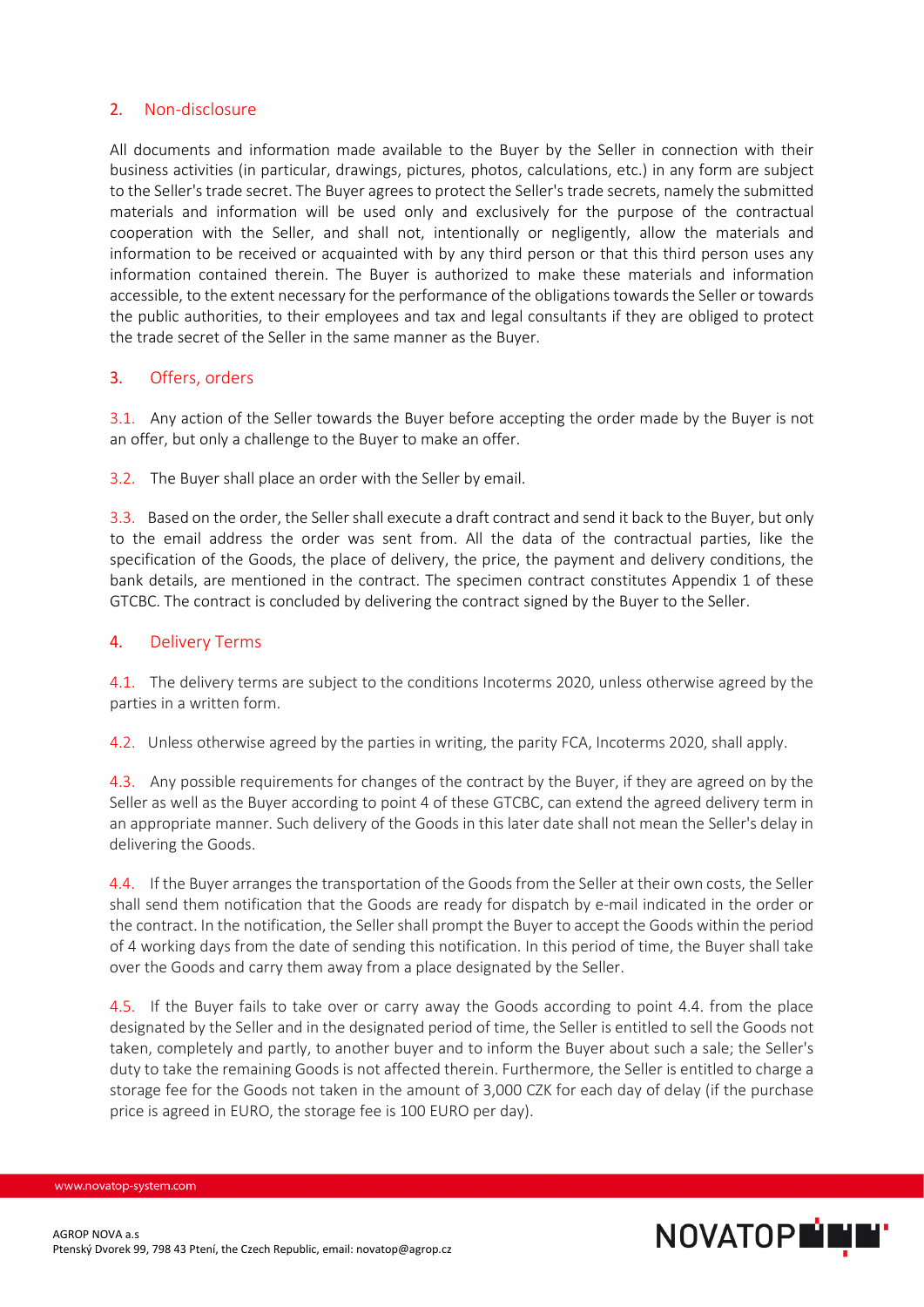4.6. The Buyer who arranges the transportation at their own costs shall notify the Seller of the date and time of arrival of the truck, including its licence plate number, specifically one workday before the announced date of loading of the Goods, but not later than 14.00. In case the date of the planned arrival of the truck in order to load the Goods is not available, the Seller has the right to assign the nearest possible substitute date to the Buyer which the Buyer shall be informed of by phone or email and the Buyer is obliged to take over and carry away the Goods in this substitute date from and a place designated by the Seller.

4.7. If the delivery date agreed upon is not observed, the Seller is entitled to deliver the Goods in an appropriate substitute date, even after the delivery term has expired. This new delivery date has to be negotiated between the Seller and the Buyer. Delivery of the Goods in this appropriate substitute date shall not mean the Seller's delay in delivering the Goods.

4.8. Strikes, lockouts, natural disasters(floods, heavy snowfall, etc.) and other force majeure discharge the Seller from their obligations towards the Buyer during the time of their duration. The Seller shall immediately inform the Buyer about such events by phone or email.

4.9. The Seller reserves the right to deliver the Goods in parts or before the agreed delivery term.

4.10. The date of delivery of the Goods is determined by the Seller to the best of their knowledge with respect to the current situation of the replenishment of the capacity at the time of confirmation of the contract according to point 4 of these GTCBC.

## 5. Ownership of the Goods and the danger of damage to Goods

5.1. The Seller reserves the right to transfer the ownership of the Goods to the Buyer after a complete payment of the purchase price, including the accessories resulting from the purchase and possible claims connected with breaching the contract by the Buyer.

5.2. The risk of damage to the Goods passes to the Buyer according to the agreed conditions Incoterms 2020.

## 6. Prices and Terms of Payment

6.1. The Goods are sold at contract prices.

6.2. Unless otherwise agreed by the parties in writing, the price is in CZK/m<sup>2</sup>, excluding VAT, FCA, Incoterms 2020.

6.3. The Seller is entitled to require from the Buyer an advance payment for the purchase price of the Goods. The Seller is not obliged to deliver the Goods to the Buyer unless the advance payment for the Goods is made.

6.4. The Seller is entitled to invoice the Goods on the date of their delivery. The due date of the invoice is 14 days, unless otherwise stated in the contract.

6.5. If the Goods are delivered in parts in several shipments, the Seller is entitled to invoice in parts.

6.6. The purchase price is paid on the day it is credited to the Seller's account. In case of delay in payment of the purchase price by the Buyer, the Seller is entitled to require from the Buyer an interest on late payments in the amount of 0.1% on the outstanding amount for each day of delay, unless

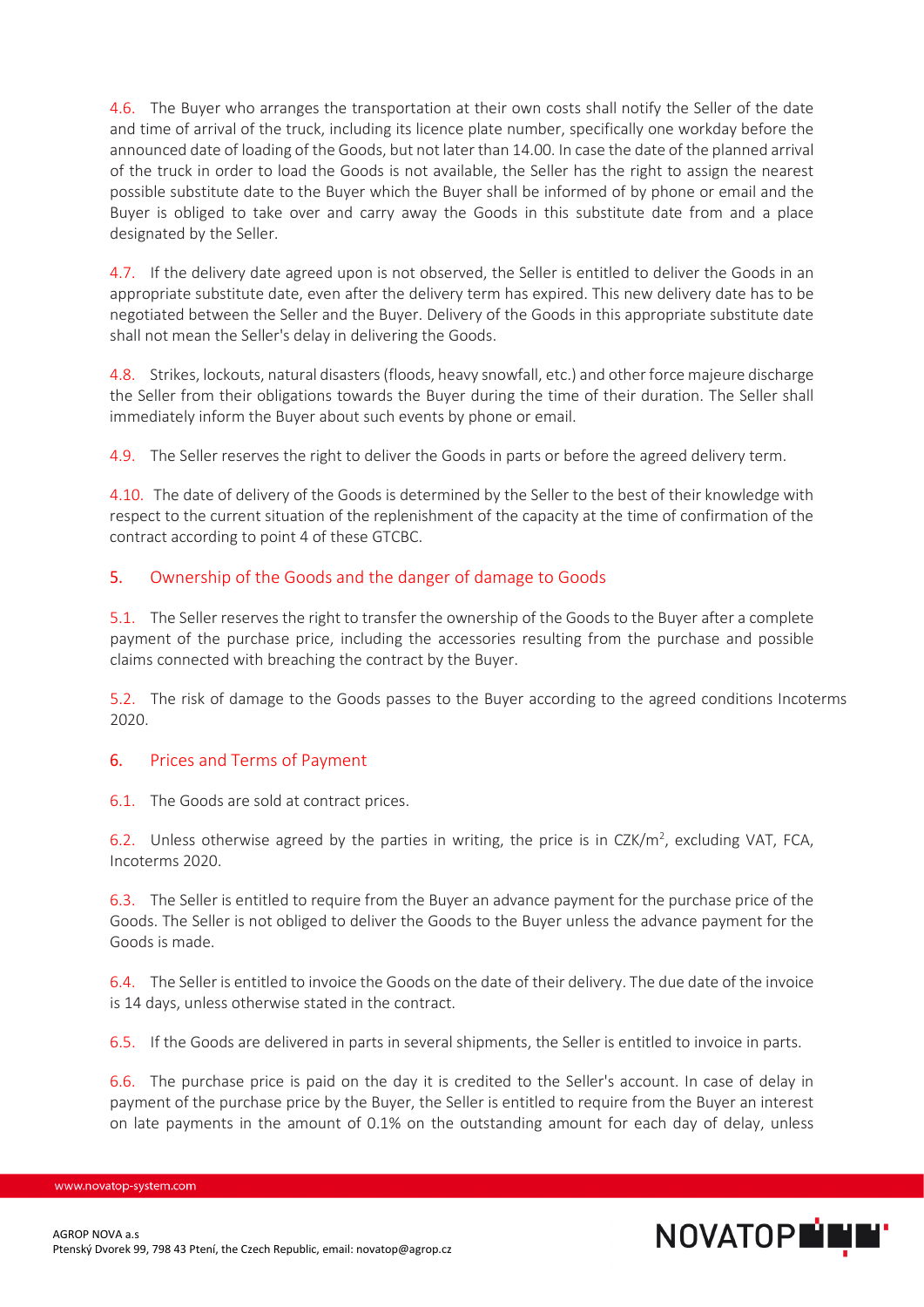otherwise stated in writing.

6.7. If a payment, for which there is no reason to be made, is made, the Seller is entitled to offset the oldest due obligations of the Buyer. The Buyer is not entitled to unilaterally assign or pledge any of his due amounts from the Seller. If a payment, for which there is no reason to be made, is made, the Seller is entitled to offset the oldest due obligations of the Buyer. The Buyer is not entitled to unilaterally assign or pledge any of his due amounts from the Seller without prior written consent of the Seller. The Buyer is not entitled to unilaterally set off any of his claims after the Seller against any claim of the Seller after the Buyer without prior written consent of the Seller. Returns of the delivered Goods do not affect the obligation of the Buyer to pay the purchase price.

6.8. Each party shall bear their own bank charges in the transfer of the payments. If correspondence packages are used in the transfer, all costs associated therewith shall be borne by the Buyer.

6.9. If the buyer fails to comply with or contravenes any of the terms of payment under these GTCBC, the Seller is entitled to suspend the further contract fulfilment until the proper fulfilment of the obligations is provided by the Buyer, with the fact that during this period the Seller shall not be in delay with fulfilling their obligations to the Buyer. The Seller shall inform the Buyer about it without undue delay.

6.10. The Seller may unilaterally increase the purchase price to include the costs that are actually incurred in the event the price of any of the main raw materials is increased by more than 10% compared to the date of the closing of each individual contract. In the event the goods under one contract are delivered incrementally, the price for each delivery may be increased separately. The Seller is obliged to exercise their right to increase the purchase price for the Buyer at least 14 days before the delivery of the goods, which can be done by an email sent to the email address of the Buyer specified in the contract or order.

## 7. Claims, defects

7.1. The Buyer shall check the Goods delivered upon receipt and notify the Seller in writing of any lack of Goods, but no later than 7 daysfrom the receipt of the Goods by the Buyer. After expiry of this period, the Goods supplied are considered delivered in accordance with the contract.

7.2. The Seller is not responsible for any defects of the Goods caused by improper transport (if detected by the Buyer), handling and installation of the Goods, defects arising in connection with an excessive load on the Goods during their use, and damage to the Goods caused by force majeure or third parties, including the defects and subsequent damage caused by weather conditions during the construction. The Seller is not responsible for any defects that will occur with the Goods (and the structure as a whole) as a result of errors in the project documentation (e.g. in terms of statics of the structure) and/or improper assembly of the structure, including failure to keep relative atmospheric humidity of the environment. Individual parts of the Goods are selected and approved by the Buyer according to the design of the compositional aspect of the elements executed by the Seller - with the fact that the Buyer is aware of their technical (static) properties and that he respected these properties when selecting the elements. Furthermore, the Seller shall not be liable for defects in the Goods that have been altered in any way by the Buyer or third parties. Relative humidity of the environment recommended by the Seller in which the Goods will be built in is 55% at 20°C. The warranty does not apply to cracks in the wood that will be created as a result of low humidity.

7.3. The claim procedure is initiated at the time when the Seller has received a written notification of



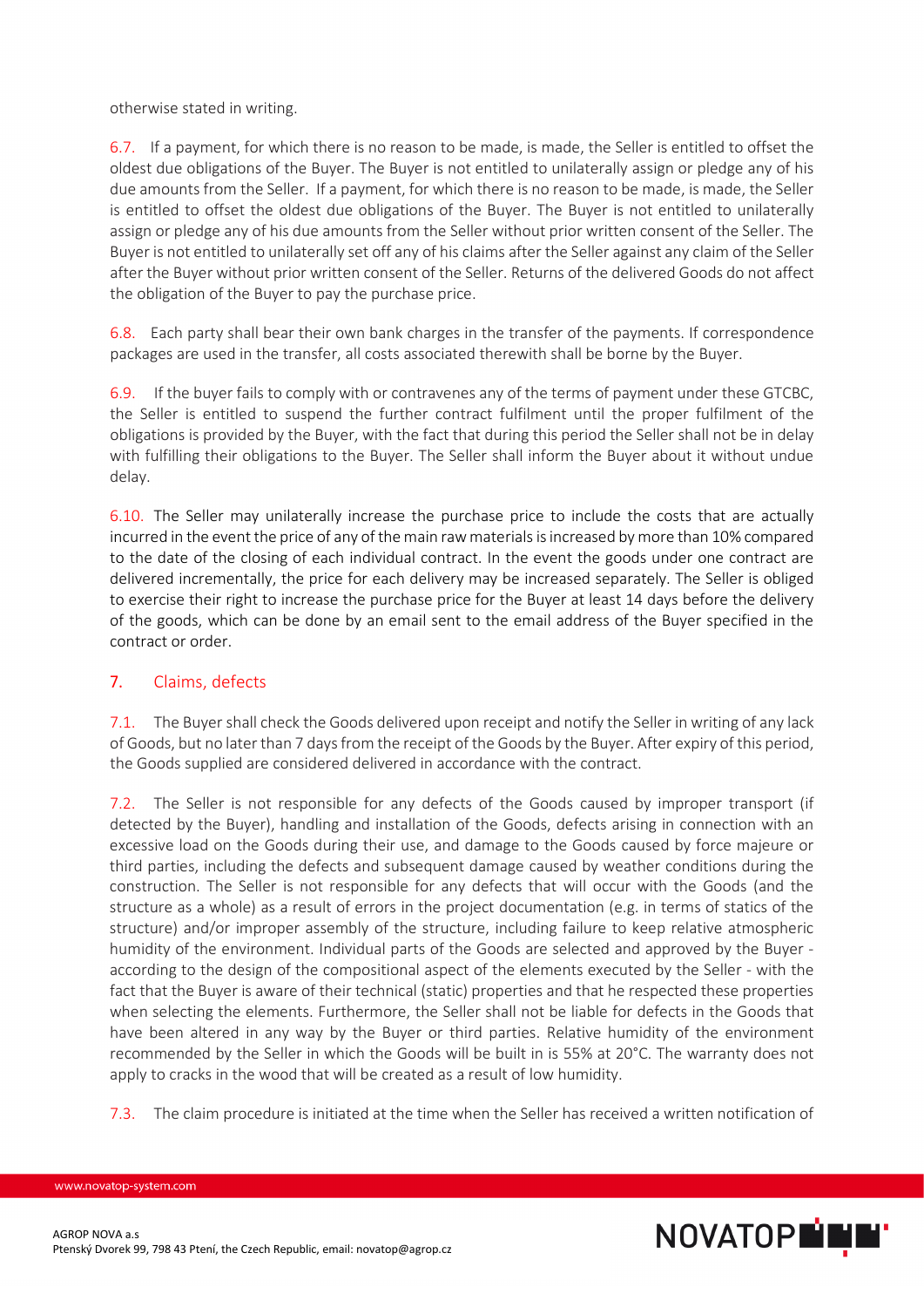the claim, including attachments (such as photographic documentation). In the claim, the Buyer shall describe the defect, or shall indicate how the defect manifests itself, and shall state their request for settling the claim. The Seller is entitled to review the Goods claimed or have them reviewed by a person designated by them, and, for this purpose, the Buyer is obliged to provide access to the Goods. In case the Buyer does not allow access to the Goods claimed, the deadline for settling the claim shall be suspended until the time proper access is allowed.

7.4. Until the claim is settled, the Buyer shall take all measures to prevent occurrence of further damage to the Goods claimed.

7.5. Claims, including removal of the defects in the Goods, shall be handled without undue delay, within 30 days from the date of proper application of the claim by the Buyer. The Seller and the Buyer may agree in writing on a longer period for settlement of the claim.

7.6. Claims of the Goods or parts of the Goods or the Buyer's requirement for a discount for the lower value of the Goods does not give the Buyer the right not to pay the purchase price or have it credited.

7.7. In case of admitting the claim as legitimate, both Contractual Parties shall agree how the defect that was found out shall be settled. If no agreement is reached, the Seller shall repair the Goods, if that is not possible or if possible only with considerable cost to the Seller, the Seller shall deliver substitute Goods, if it is not possible or if possible only with significant costs for the Seller, the Seller shall provide a reasonable discount on the purchase price.

## 8. Final Provisions

8.1. The Parties undertake to inform each other, without delay, of any changes regarding their status (change of the registered office or place of business, commencement of insolvency proceedings, commencement of liquidation, termination of activities, etc.) during their business relationship.

8.2. If any doubts relating the delivery date occur, it is considered that the submission by means of registered post is deemed to be delivered on the fifth working day from the day of sending such submission through the holder of a post licence.

8.3. Such submission, that returns to the sender as undelivered due to failure to notify the receiving contractual party of a new current address or due to other reasons occurring on the side of this contractual party, shall be considered delivered. In the event of refusal to accept the submission, such submission shall be considered delivered on the date it was refused.

8.4. As a matter of priority, the Parties shall settle all disputes that may arise between them by agreement. All legal relations from contracts closed between the Seller and Buyer after the conclusion of these GTC or related to these contracts, including questions concerning the validity of these GTC and concluded contracts and the consequences of their invalidity, and legal relations arising from any breach of the obligations of the Parties from contracts concluded after these GTC, are governed by the laws of the Czech Republic. All disputes arising from contracts concluded between the Seller and Buyer after the conclusion of these GTC or in connection with them, including disputes about the validity of these GTC and concluded contracts and the consequences of their invalidity or voidness, shall be settled with finality:

8.4.1. by one arbitrator appointed according to the Arbitration Rules (Vienna Rules) of the Vienna International Arbitration Center (VIAC) of the Federal Chamber of Commerce of Austria in the event the Buyer is domiciled or lives outside the Czech Republic. The language of arbitration shall be